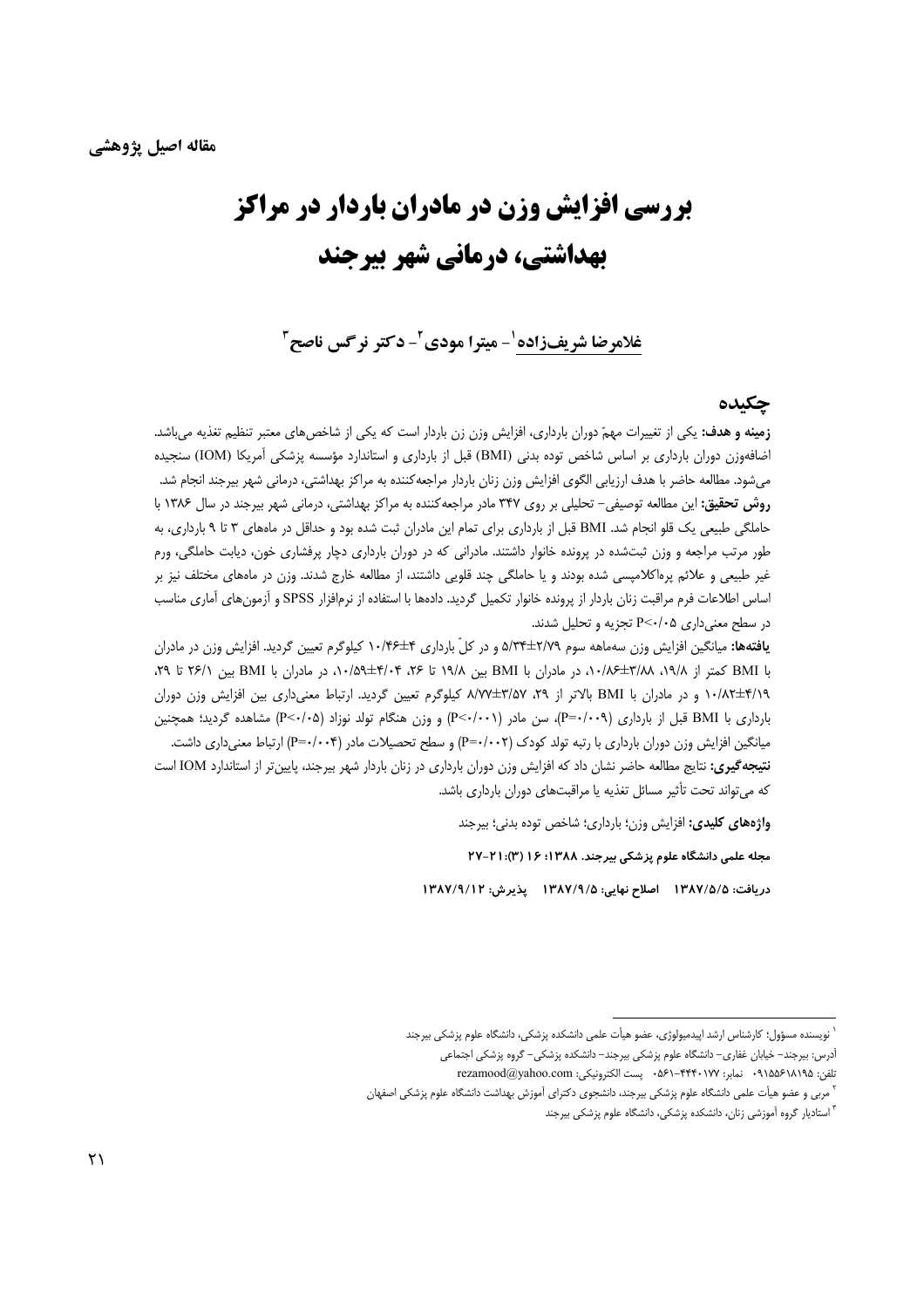#### مقدمه

یکی از تغییرات مهم دوران بارداری افزایش وزن زن باردار است که ناشی از تغییرات رحم و محتویات آن (جنین، جفت و مایع آمنیوتیک') و تغییرات متابولیکی بدن مادر (از جمله تجمع مايعات و چربي) مي باشد (١).

افزایش وزن مادر در دوران بارداری، از شاخصهای معتبر کنترل وضعیت تغذیه است. در مورد میزان افزایش وزن زنان باردار تحقیقات متعددی انجام شده است و نظرات مختلفی وجود دارد.

در نیمه اول قرن بیستم توصیه میشد به منظور جلوگیری از اختلالات فشار خون و بزرگی جنین، افزایش وزن زن باردار کمتر از ۹ کیلوگرم باشد (۲)؛ اما در دهه ۱۹۷۰، زنان باردار تشویق میشدند که برای پیشگیری از زایمان زودرس و محدودیت رشد جنین، حداقل ۱۴ کیلوگرم افزایش وزن داشته باشند (۲).

در نهایت در سال ۱۹۹۰ مؤسسه یزشکی آمریکا بدولی را پیشنهاد کرد که طبق آن افزایش وزن (IOM) زن باردار بر اساس شاخص توده بدنی  ${\rm (BMI)}^{\rm r}$  قبل از بارداری تعیین می شد.

این مؤسسه زنان را بر اساس BMI به چهار گروه کموزن (BMI کمتر از ۱۹/۸)، وزن طبیعی (BMI بین ۱۹/۸ تا ۲۶)، وزن بالا (BMI بين ٢۶/١ تا ٢٩) و چاق (BMI بالاتر از ۲۹) تقسیم بندی و به ترتیب افزایش وزن ۱۸–۱۲/۵، ۰۱۶–۱۱/۵، ۱۱/۵–۲ و کمتر از ۷ کیلوگرم در دوران بارداری را پیشنهاد کرده است (۲).

اضافه وزن کمتر از مقدار توصیهشده با زایمان پیش از موعد و تولد نوزاد کموزن همراه است؛ همچنین اضافهوزن بیش از حدّ، منجر به تولّد نوزادان بزرگ، افزایش موارد سزارین، افزایش بروز فشار خون حاملگی، پرهاکلامیسی، دیابت حاملگی، خونریزیهای زایمانی و … همراه

مي گردد (۳).

پژوهش Wong و همکاران بر روی زنان چینی نشان داد که به علت اختلالات نژادی افزایش وزنی که با نتایج خوب بارداری همراه باشد، با معیارهای IOM متفاوت است (۴).

در مطالعهای که Abrams و همکاران، بر روی زنان قفقازی انجام دادند، فقط کمتر از نیمی از زنان در محدوده مقادیر پیشنهادی IOM افزایش وزن داشتند؛ این محققان نیز معتقد بودند که نژاد در میزان افزایش وزن بارداری مؤثر است  $.(\Delta)$ 

بر طبق این گزارشات به نظر می رسد نژاد و ویژگیهای محل سکونت بر میزان افزایش وزن بارداری مؤثر است و در نتيجه، وزن گيري زنان باردار در جوامع مختلف، متفاوت است؛ بر همین اساس تعیین میزان و الگوی افزایش وزن زنان باردار در جامعه ما ضروری است؛ بنابراین با توجه به این که چنین الگویی تاکنون در شهر بیرجند مورد بررسی قرار نگرفته و هیچ اطلاعی از این الگوی افزایش وزن در زنان باردار شهر بیرجند وجود نداشت، مطالعه حاضر با هدف ارزیابی الگوی افزایش وزن زنان باردار مراجعه كننده به مراكز بهداشتى، درمانی شهر بیرجند انجام شد.

# روش تحقيق

در این مطالعه توصیفی– تحلیلی و مقطعی که در پاییز سال ۱۳۸۶ انجام شد، زنان باردار مراجعه کننده به مراکز بهداشتی، درمانی ۹گانه شهر بیرجند که از ابتدای سال ۱۳۸۶ تا زمان انجام مطالعه زایمان نموده بودند، مورد بررسی قرار گر فتند.

نمونه گیری به روش طبقهای تصادفی شده، انجام شد. ابتدا به تفکیک در هر یک از مراکز ۹گانه بهداشتی، درمانی شهر بیرجند، فهرست زنان بارداری که شرایط ورود به مطالعه را داشتند و در سال ۱۳۸۶ زایمان نموده بودند از دفتر مراقبت ممتد زنان باردار مراکز استخراج شد؛ سپس نمونهها به روش نمونه گیری تصادفی منظم از فهرست استخراجشده انتخاب

Amniotic Fluid

Institute of Medicine<sup>Y</sup>

Body Mass Index  $\overline{\ }$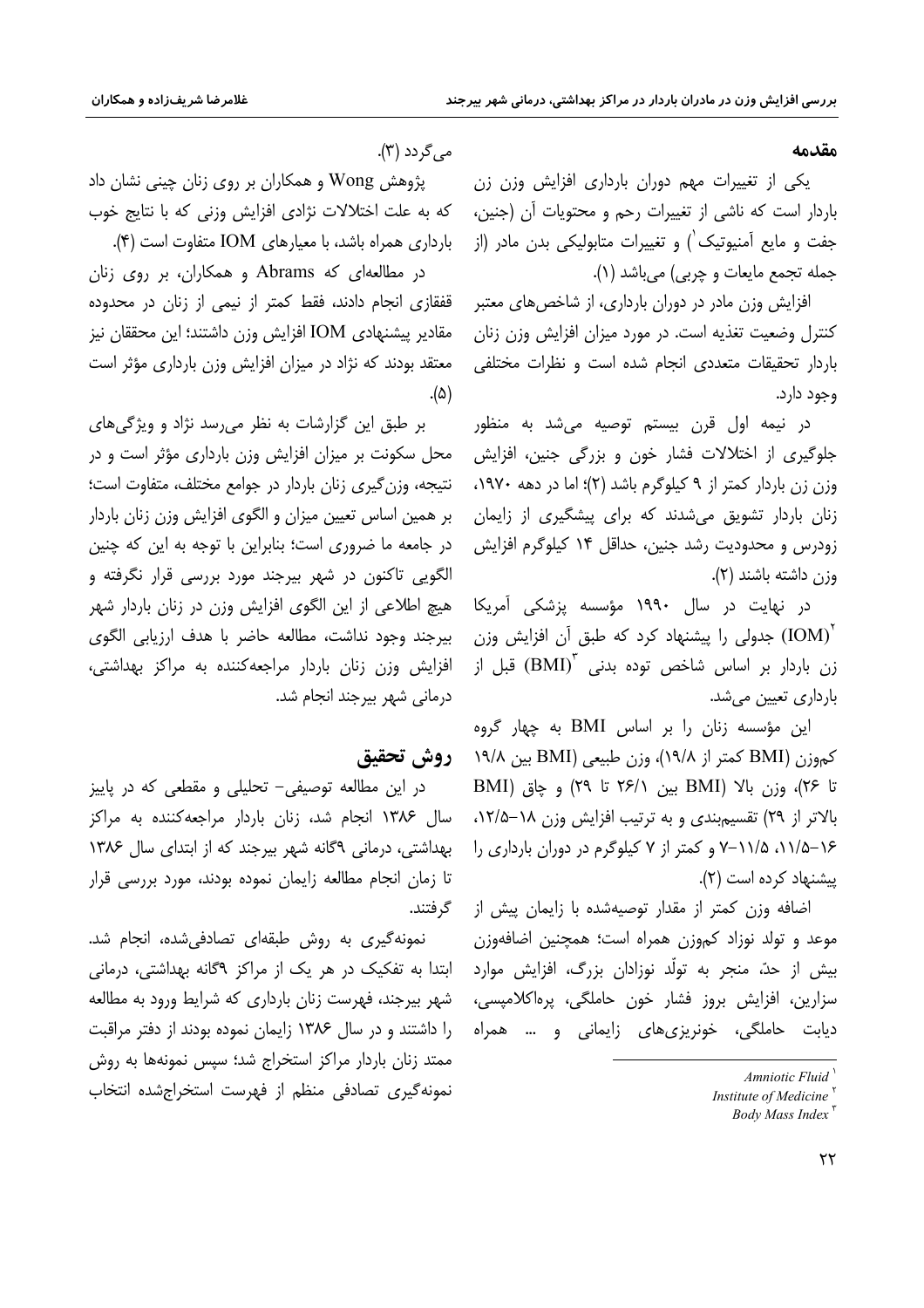شدند. بر اساس نتایج مطالعه پناهنده (۶) و با در نظر گرفتن s=۴/۱ a= ۰/۰۵ و d=۰/۴۳، حجم نمونه برای این مطالعه، ۳۴۹ نفر تعیین گردید.

شرایط ورود به مطالعه عبارت بودند از: زنان بارداری که در سال ۱۳۸۶ تا زمان انجام مطالعه زایمان نموده بودند و مادر باردار سالم با حاملگی طبیعی یک قلویی، که BMI قبل از بارداری او مشخص بود و حداقل در طیّ ماههای ۳ تا ۹ بارداری به طور مرتب مراجعه و وزن ثبتشده در پرونده خانوار داشت.

مادران بارداری که در دوران بارداری دچار پرفشاری خون، ديابت حاملگي، ورم غيرطبيعي، پرهاکلاميسي، حاملگي چند قلویی، افزایش مایع آمنیوتیک و یا هر بیماری که به نحوی بر روی افزایش وزن دوران بارداری تأثیرگذار بود، از مطالعه حذف شدند.

دادهها با استفاده از نرمافزار آماری SPSS (نسخه ۱۱/۵) و (ضمن ارائه آمار توصیفی) آزمونهای آماری تی، آنالیز واریانس، توکی و ضریب همبستگی پیرسون در سطح معنیداری ۵+/۰+c مورد تجزیه و تحلیل قرار گرفتند.

### بافتهها

این مطالعه بر روی ۳۴۷ زن باردار که در طی یک دوره ۹ ماهه در شهر بیرجند زایمان نموده بودند، انجام شد. میانگین سنّ این افراد ۵/۵±۲۷/۱ با حداقل ۱۶ و حداکثر ۴۹ سال بود.

٨٢/١٪ (٢٨٥ نفر) از آنان خانهدار و بقيه شاغل بودند؛ همچنین ۹۳/۷٪ (۳۲۵ نفر) از آنها با سواد و بقیه بی سواد بودند. ١١/٨٪ (۴١ نفر) از مادران سابقه سقط در زایمان های قبلی داشتند.

سابقه سزارین در ۲۰/۵٪ (۷۱ نفر) مثبت بود. وزن هنگام تولد در ۶/۶٪ (۲۳ نفر) نوزادان مادران کمتر از ۲۵۰۰ گرم بود. ۷/۸٪ (۲۷ نفر) حاملگی چهارم و بیشتر داشتند.

در این مطالعه ۲۳/۱٪ مادران BMI قبل از بارداری

کمتر از ۱۹/۸ و ۲۴/۸٪ BMI بالای ۲۶ داشتند (جدول ۱). میانگین افزایش وزن سهماهه دوم بارداری ۲/۶±۵/۱/۱، سهماهه سوم ٢/٧٩±٥/٣٤م و دركلّ شش ماهه آخر باردارى ۰/۴۵±۴ کیلوگرم بود (جدول ۲).

بالاترین افزایش وزن دوران بارداری در مادران با BMI کمتر از ١٩/٨ و کمترين افزايش وزن در مادران با BMI بالای ۲۹ مشاهده گردید؛ همچنین با افزایش سن و رتبه تولَّد، میانگین افزایش وزن دوران بارداری کاهش و با افزایش سطح تحصیلات، میانگین افزایش وزن دوران بارداری افزایش نشان داد که این تفاوتها از نظر آماری معنیدار بود (جدول ۳)؛ اما میانگین افزایش وزن دوران بارداری بر حسب شغل مادر، سابقه سقط و نوع زایمان اختلاف معنیدار آماری نشان نداد (P>٠/٠۵)؛ همچنین ضریب همبستگی پیرسون بین افزایش وزن دوران بارداری و BMI قبل از بارداری  $r = -1$  (۲۰۰۹ - ۱۰۰۹) و افزایش وزن دوران بارداری و سن مادر (۲۴/+-=r، (۱۰۰۲++P) رابطه معکوس و معنیدار و بین افزایش وزن دوران بارداری و وزن هنگام تولد نوزاد (۰/۱۵–r=۰ ۵+/+=P) رابطه مستقیم و معنیداری نشان داد.

در این مطالعه ۳۲/۳٪ زنان باردار افزایش وزن آنها مطابق استاندارد IOM، ١٩٪ بیشتر از این استاندارد و ۴۸/۲٪ کمتر از آن بود؛ به طوری که بر اساس جدول ۴، در مادران با شاخص توده بدن پایین، اکثراً کمتر از استاندارد و در مادران با شاخص توده بدن بالای ۲۹، همگی بیشتر از استاندارد افزايش وزن داشتند (جدول ۴).

جدول ١- توزيع فراواني وضعيت BMI قبل از بارداري در مادران باردار مورد مطالعه

| فراوانی (درصد)                                                      | گروه      | BMI قبل از بارداری |
|---------------------------------------------------------------------|-----------|--------------------|
| $\Lambda \cdot (\frac{1}{2} \Upsilon \Upsilon \Upsilon / \Upsilon)$ | كموزن     | کمتر از ۱۹/۸       |
| $(\lambda)(\lambda \Delta \Upsilon/\Upsilon)$                       | وزن طبيعي | ۱۹/۸ تا ۲۶         |
| $FF(\lambda \setminus Y/V)$                                         | وزن بالا  | ۲۹ تا ۲۹           |
| $FT(\frac{1}{2}\frac{1}{\sqrt{2}})$                                 | چاق       | بیشتر از ۲۹        |
| $\mathsf{TYY}(\mathcal{K})\cdots$                                   |           | جمع                |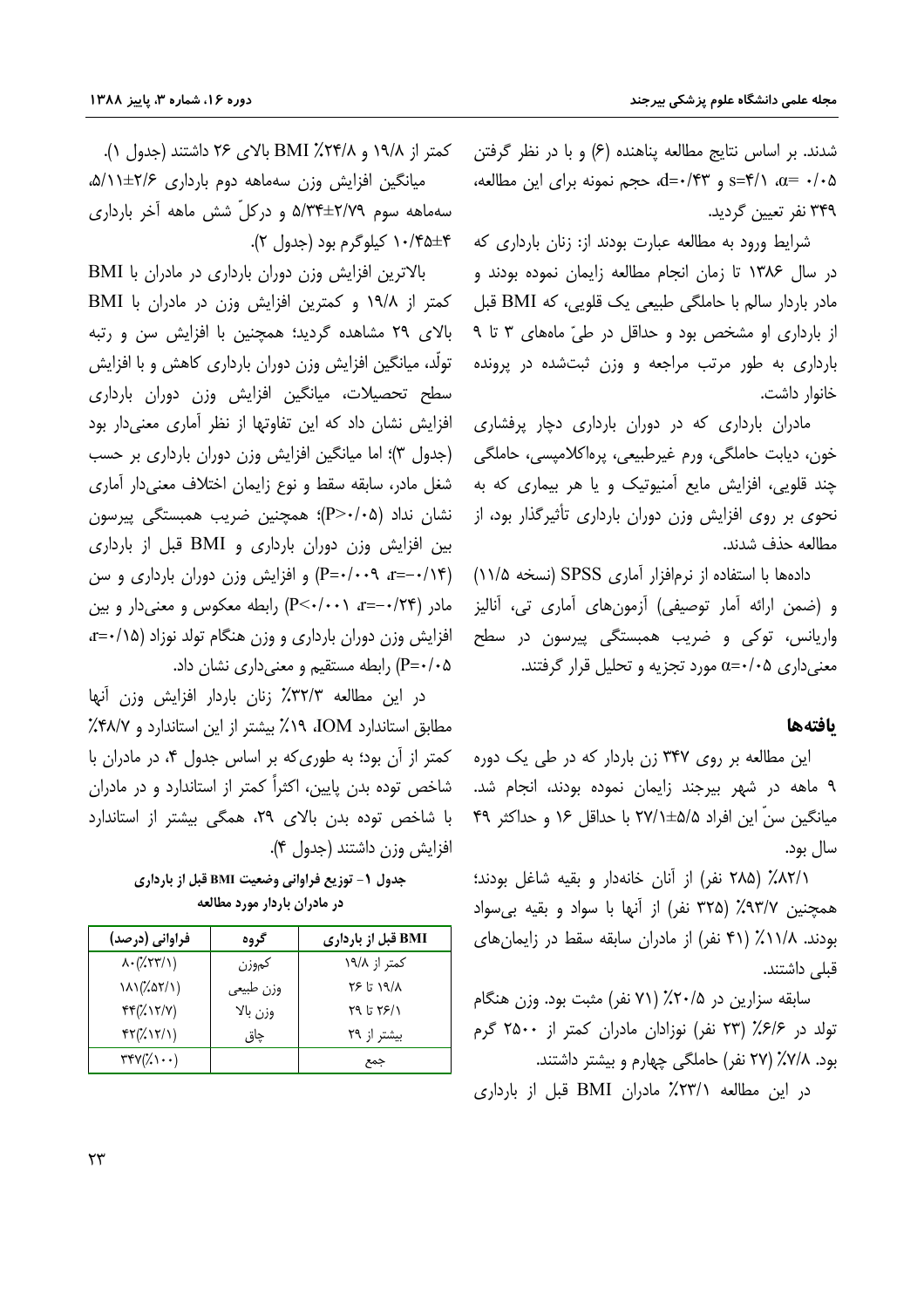| حداكثر                                | حداقل                | ميانگين                       | نام پرونده                    |
|---------------------------------------|----------------------|-------------------------------|-------------------------------|
| $\mathfrak{r}\cdot\mathfrak{d}$       | ۱۴/۹                 | ۲۳/۴۵±۴/۴۲                    | BMI قبل از بارداري            |
| ۵                                     | $-\mathsf{r}$        | $1/\tau \lambda \pm 1/\tau$ ۴ | افزايش وزن ماه چهارم          |
| ۸/۲                                   | $-\frac{1}{2}$       | <b>١/٨۴±١/۴٨</b>              | افزايش وزن ماه پنجم           |
| $Y/\lambda$                           | $\left( -\right)$    | $1/99 \pm 1/77$               | افزايش وزن ماه ششم            |
| $\mathsf{r}\cdot\mathsf{r}\mathsf{r}$ | $-\frac{1}{r}$       | $1/97\pm1/99$                 | افزايش وزن ماه هفتم           |
| ٨                                     | $-\frac{1}{\Lambda}$ | <b>١/٨١±١/۴۶</b>              | افزايش وزن ماه هشتم           |
| ٩                                     | $-\mathsf{r}$        | $1/5$ $\pm$ $1/5$             | افزايش وزن ماه نهم            |
| ۱۳/۵                                  | $-\tau$              | $\Delta/\lambda \pm \gamma/5$ | افزايش وزن سه ماهه دوم        |
| ۱۴/۱                                  | $-\cdot/\Delta$      | 8/۳۴±۲/۷۹                     | افزايش وزن سه ماهه سوم        |
| ۲۲/۵                                  | ۱/۵                  | $\cdot$ /۴۵ $\pm$ ۴           | افزایش وزن شش ماه آخر بارداری |

# جدول ۲- شاخصهای مرکزی و پراکندگی BMI قبل از بارداری و افزایش وزن در ماههای مختلف در مادران باردار مورد مطالعه

فراوانی همه گروهها ۳۴۷ مورد میباشد.

# جدول ۳- مقایسه میانگین افزایش وزن دوران بارداری در زنان باردار مورد مطالعه بر حسب متغیرهای رتبه تولد، سطح تحصیلات، سن مادر و BMI قبل از بارداری

| نتيجه أزمون ANOVA و توكي                                                                | ميانگين                                                                                                                                                                                                                                     | فراواني                | شاخص أماري         |                          |  |
|-----------------------------------------------------------------------------------------|---------------------------------------------------------------------------------------------------------------------------------------------------------------------------------------------------------------------------------------------|------------------------|--------------------|--------------------------|--|
|                                                                                         |                                                                                                                                                                                                                                             |                        |                    | متغير                    |  |
| $F = \sqrt{65}$ , $df = \gamma$ , $\gamma \gamma$ , $P \leq \gamma / \gamma$ , $\gamma$ | $11/75 \pm 1.4$                                                                                                                                                                                                                             | ١٨١                    | رتبه اول           | رتبه تولد                |  |
| رتبه اول با رتبه دوم و سوم *(P=٠/٠٠٢)                                                   | $9/\lambda$ $\pm$ $7/\gamma$                                                                                                                                                                                                                | ۱۳۹                    | رتبه دوم تا سوم    |                          |  |
| رتبه اول با رتبه چهارم و بیشتر *(P=٠/٠٠٢)                                               | $Y/\Delta$ $\pm$ ۲/Y۲                                                                                                                                                                                                                       | $\mathsf{Y}\mathsf{Y}$ | رتبه چهارم و بیشتر |                          |  |
| رتبه دوم تا سوم با رتبه چهارم و بیشتر *(P=٠/٠٠٢)                                        |                                                                                                                                                                                                                                             |                        |                    |                          |  |
| $F = \gamma / \Delta V$ alf= $\gamma$ , $\gamma \gamma - P = \gamma / \gamma + F$       | $\lambda/\lambda \tau \pm \tau/\tau \tau$                                                                                                                                                                                                   | ۲۲                     | بيسواد             | سطح تحصيلات مادر         |  |
| ابتدایی با متوسطه *(P=٠/٠۵)                                                             | $9/01 \pm 7/77$                                                                                                                                                                                                                             | $\cdots$               | ابتدایی            |                          |  |
| ابتدایی با دانشگاهی *(P=٠/٠۴)                                                           | $\lambda \cdot / \lambda$ 9 $\pm$ ۳/۹ $\lambda$                                                                                                                                                                                             | Δ٩                     | راهنمایی           |                          |  |
|                                                                                         | $\cdot$ /90 + $\uparrow$                                                                                                                                                                                                                    | ۱۲۱                    | متوسطه             |                          |  |
|                                                                                         | $11/21 \pm 5/21$                                                                                                                                                                                                                            | ۴۵                     | دانشگاهی           |                          |  |
| $F = \sqrt{\det F}$ , $\det F = \frac{F}{\det F}$                                       | $11/2$ + $75$                                                                                                                                                                                                                               | ۱۲۶                    | کمتر از ۲۵ سال     | سن مادر                  |  |
| کمتر از ۲۵ سال با ۳۵–۲۵ سال *(۴-۰/۰۰۴)                                                  | $\left.\right.\right.\left.\left.\right.\left.\right.\left.\right.\left.\left.\right.\left.\left.\right.\left.\left.\right.\left.\left.\right.\left.\left.\right.\right.\left.\left.\right.\left.\left.\right.\right.\right.\right\right\}$ | ۱۹۷                    | ۲۵–۲۵ سال          |                          |  |
| کمتر از ۲۵ سال با بالای ۳۵ سال *(۱۰۰۱-P=۰)                                              | $A/\tau$ + $\tau$                                                                                                                                                                                                                           | ۲۴                     | بالای ۳۵ سال       |                          |  |
| $F = Y / 99$ , $df = Y$ , $Y^*Y$ , $P = \cdot / \cdot Y^*$                              | $\lambda$ / $\lambda$ / $\pm$ $\tau$                                                                                                                                                                                                        | $\Lambda$              | کمتر از ۱۹/۸       | وضعیت BMI قبل از بارداری |  |
| کمتر از ۱۹/۸ با بالای ۲۹ *(۲+/۰۳)                                                       | $\cdot$ /aq $\pm$ ۴/ $\cdot$ ۴                                                                                                                                                                                                              | ١٨١                    | 19/1-18            |                          |  |
| ۰۲۶–۱۹/۸ با بالای ۲۹ *(۲+۰۳)                                                            | $\frac{1}{2}$                                                                                                                                                                                                                               | ۴۴                     | $Y5/\cdot 1 - Y9$  |                          |  |
|                                                                                         | $\lambda$ / $V$ $\pm$ ۳/۵۷                                                                                                                                                                                                                  | ۴۲                     | بالای ۲۹           |                          |  |

\*در سطح ۵+/۰=c معنىدار است.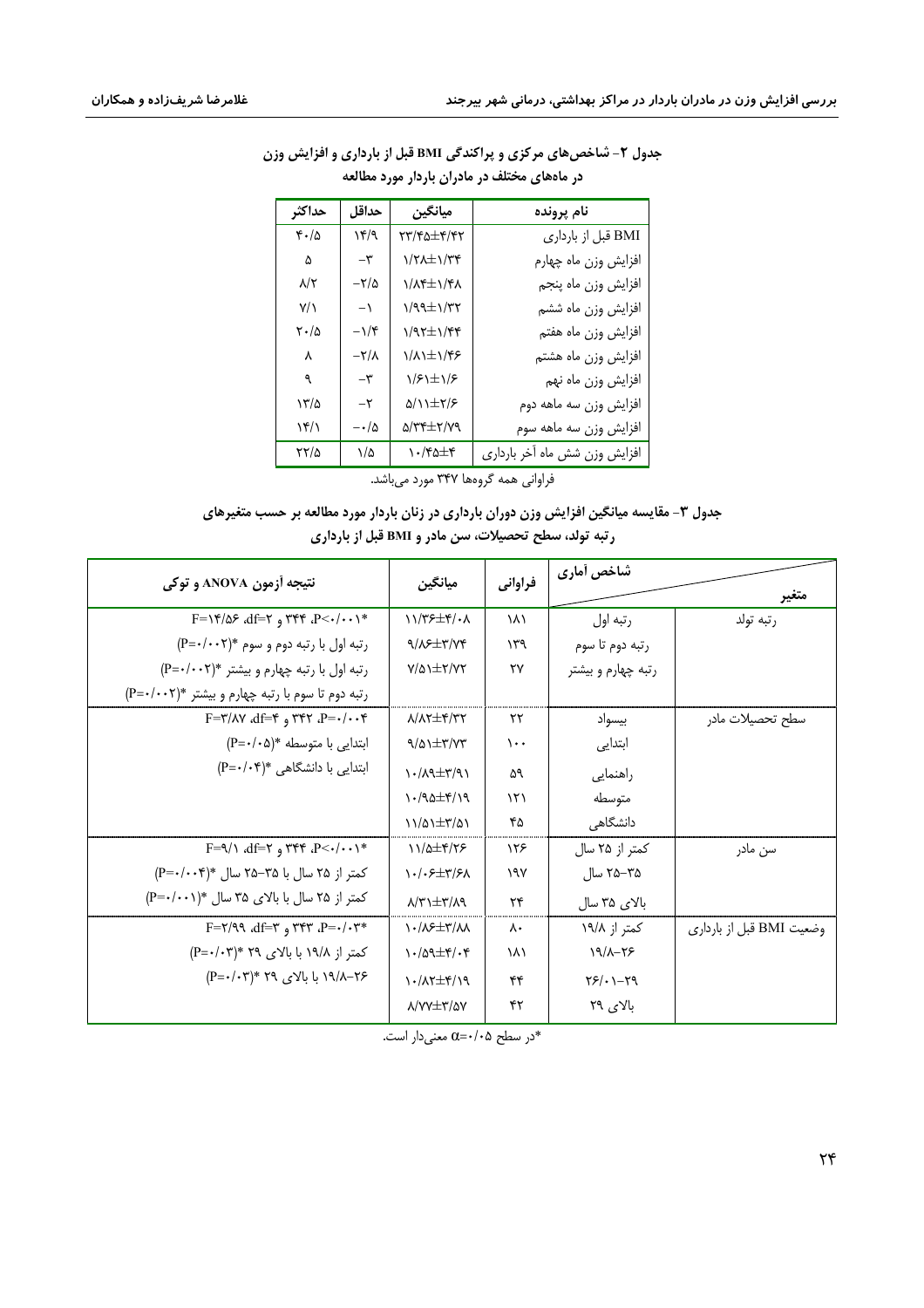| زنان با افزایش وزن مغایر با استاندارد                     |                                                         | زنان با افزایش وزن مطابق استاندارد                                        | مقدار افزایش وزن بر اساس |         |               |
|-----------------------------------------------------------|---------------------------------------------------------|---------------------------------------------------------------------------|--------------------------|---------|---------------|
| کمتر از استاندارد                                         | بیشتر از استاندارد                                      |                                                                           | استاندارد (کیلوگرم)      | فراوانی | شاخص توده بدن |
| فراوانی (درصد)                                            | فراوانی (درصد)                                          | فراوانی (درصد)                                                            |                          |         |               |
| ۵۳(۱۶۶/۲)                                                 | $\mathfrak{r}(\lambda \mathfrak{a})$                    | $\Upsilon \Upsilon \left( \frac{1}{2} \Upsilon \Lambda / \Lambda \right)$ | $\frac{1}{2}$            | ۸۰      | کمتر از ۱۹/۸  |
| $\lambda \cdot \lambda / \lambda \alpha \lambda / \gamma$ | $\Sigma(X\Lambda/\Lambda)$                              | $\Delta V(\chi \Upsilon \setminus \Delta)$                                | $11/2-15$                | ۱۸۱     | ۱۹/۸ تا ۲۶    |
| $\lambda(\frac{7}{2}\lambda/\lambda/\tau)$                | 18(***/٣)                                               | $\mathbf{Y} \cdot (\mathbf{X} \cdot \mathbf{A} / \mathbf{A})$             | $Y - 11/2$               | ۴۴      | $Y9U77$ تا    |
| $\cdot(\cdot)$                                            | $\mathbf{Y} \cdot (\mathbf{X} \mathbf{Y}) / \mathbf{Y}$ | $\Upsilon(\frac{1}{2}\Upsilon\Lambda/\mathcal{F})$                        | کمتر از ۷                | ۴۲      | بیشتر از ۲۹   |
| 189(%FA/V)                                                | 55(7.19)                                                | $117(\frac{7}{117})$                                                      |                          | ٣۴٧     | جمع           |

جدول ٤- توزيع فراواني وضعيت افزايش وزن در دوران بارداري در زنان مورد مطالعه در مقايسه با استاندارد IOM

ىحث

یکی از تغییرات مهمّ دوران بارداری افزایش وزن زن باردار است که به علت تغییرات رحم و محتویات آن و تغییرات متابولیکی مادر میباشد. در سال ۱۹۹۰ مؤسسه يزشكي آمريكا (IOM) بر اساس وضعيت BMI مادر قبل از بارداری الگوی استاندارد افزایش وزن دوران بارداری را ییشنهاد نمود (۲)؛ اما مطالعات متعدد نشان داد که در همه نقاط دنیا افزایش وزن دوران بارداری از این الگو تبعیت نمي كند (۵،۴).

مقایسه BMI قبل از بارداری مادران مورد مطالعه در این مطالعه با مطالعه پناهنده در شهر رشت (۶) نشان میدهد که تفاوت قابل توجهی در تعداد مادران با BMI زیر ۱۹/۸ و بالای ۲۶ در دو شهر وجود دارد (به ترتیب: ۲۳/۱٪ و ۲۴/۸٪ در بیرجند درمقایسه با ۷/۹٪ و ۴۶/۷٪ در رشت)؛ این تفاوت با توجه به محرومیت شهر بیرجند نسبت به رشت میتواند قابل پیش بینی و معقول باشد. در مطالعه حاضر افزایش وزن در مادران با BMI کمتر از ۱۹/۸، ۱۰/۸۶ کیلوگرم، در مادران با BMI بين ۲۶–۱۹/۸، ۱۰/۵۹ كيلوگرم و در مادران با BMI بالای ۲۶، ۹/۸۲ کیلوگرم تعیین گردید؛ در حالی که در مطالعه رشت (۶) به ترتیب ۰/۶، ۱۰ و ۷/۹ کیلوگرم بود که تنها در مورد گروه با BMI بین ۲۶–۱۹/۸ با نتایج مطالعه حاضر همخوانی و در دو مورد دیگر افزایش وزن در مطالعه حاضر بالاتر از مطالعه قبل بود و شاید یکی از دلایل بالابودن

افزایش وزن و پایینبودن BMI قبل از بارداری مطالعه حاضر در مقايسه با مطالعه رشت باشد.

در مطالعه انجامشده در شهرکرد نیز بر حسب وضعیت BMI به ترتیب ۱۲/۵ ، ۱۱/۵ و ۱۰/۳ کیلوگرم افزایش وزن گزارش شده است (۷).

در مطالعه Allen نیز مشخص شد که در مادران لاغر، میزان اضافه وزن دوران بارداری بیشتر از مادران با BMI بالاتر بود (٨) كه تقريباً با نتايج مطالعه حاضر همخواني دارد ولی با معیار IOM همخوانی ندارد و کمتر از معیار پیشبینی شده IOM است (۲)؛ این امر می تواند ناشی از تغذیه نامطلوب مادران در دوران بارداری به دلیل محرومیت منطقه و مراقبتهای با کیفیت نامطلوب دوران بارداری در کشور ما نسبت به کشورهای پیشرفته باشد.

در این مطالعه افزایش وزن در کلّ دوران بارداری ۱۰/۴۵ کیلوگرم، سهماهه دوم ۵/۱۱ کیلوگرم و سهماهه سوم ۵/۳۴ کیلوگرم بود. در مطالعه شهرکرد این افزایش وزن به ترتیب ۰۱۱/۴ ۵ و ۶ کیلوگرم (۷) و در مطالعه رشت کلّ افزایش وزن دوران بارداری ۹/۲ کیلوگرم (۶) تعیین گردید که در مطالعه حاضر و در مطالعات مشابه (٩،٣،٢) کمتر از استاندارد IOM بود که می تواند تحت تأثیر عوامل متعدد تغذیهای و مراقبتهای دوران بارداری و عدم آگاهی زنان بادار در زمینه - تغذیه این دوران باشد.

میانگین افزایش وزن در مطالعه Ochsenbein-Kölble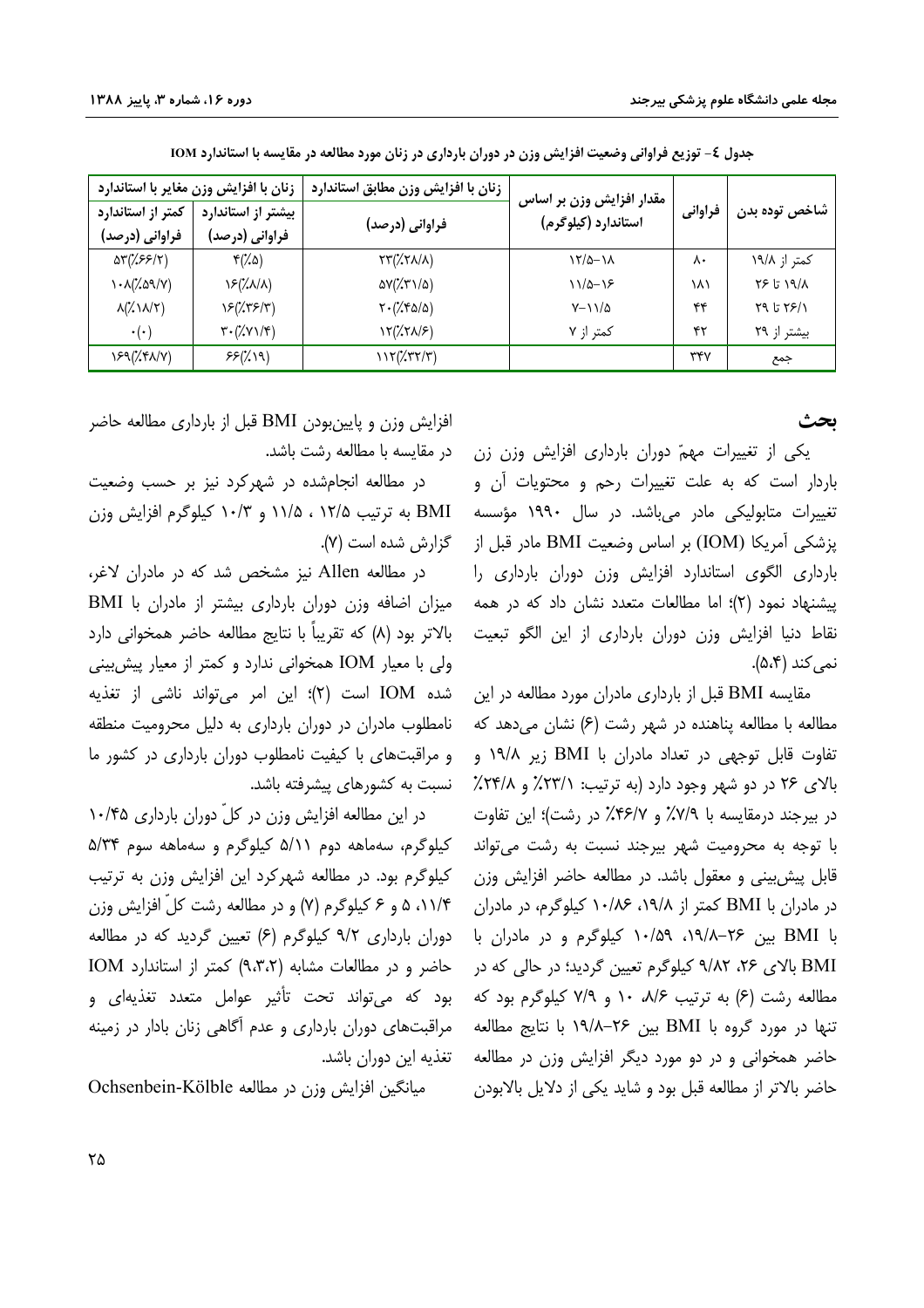و همکاران، در یکی از بیمارستانهای دانشگاهی شهر زوریخ در کلّ دوران بارداری ۵/۹±۱۵/۵ کیلوگرم گزارش شد (۱۰) که بالاتر از مطالعه حاضر و سایر مطالعات در کشور ما میباشد؛ این یافته میتواند بهدلیل تفاوت وضعیت تغذیه و بهداشت در دو منطقه باشد.

زنان با سنّ پایین به لحاظ این که معمولاً جثه کوچکتری دارند، افزایش وزن بیشتری خواهند داشت (۳). در مطالعه حاضر ارتباط معنىدار منفى بين سن و BMI قبل از باردارى با افزایش وزن دوران بارداری مشاهده گردید که با مطالعه رشت و شهر کرد (۷،۶) همخوانی دارد.

در مطالعه حاضر با افزایش رتبه تولّد، میانیگن افزایش وزن دوران بارداری کاهش نشان داد و این میانگین بین رتبههای مختلف تولّد معنیٍدار بود. این یافته با نتایج مطالعه شهرکرد (۷) همخوانی داشت. توجه به تغذیه و مراقبتهای دوران بارداری در اولین حاملگی و کاهش توان مادران به دنبال حاملگیهای مکرّر و تداوم شیردهی در بین حاملگیها نیز می تواند دلیلی بر کمشدن افزایش وزن در حاملگی های بعدی باشد؛ همچنین افزایش وزن در مادران با سطح تحصیلات متوسطه و دانشگاهی، بالاتر از زنان بی سواد تا راهنمایی بود و با بالارفتن سطح تحصیلات، افزایش وزن دوران بارداری افزایش نشان داد. با توجه به این که با افزایش سطح تحصیلات، طبقه اقتصادی- اجتماعی و دسترسی به خدمات بهداشتی باروری مناسبتر و تغذیه مطلوب فراهم مے شود، چنین یافتهای منطقی به نظر می رسد.

در این مطالعه افزایش وزن ۳۲/۳٪ زنان باردار مطابق استاندارد IOM بود؛ ۱۹٪ افزایش وزن بیشتر و ۴۸/۷٪ کمتر از این استاندارد را داشتند. در مطالعه مداح در شهر رشت، هصمیمانهای با محققین داشتند، تشکر و قدردانی میگردد.

۶۴٪ زنان باردار مورد مطالعه افزایش وزن کمتری نسبت به استاندارد IOM داشتند (١١). در مطالعه ساداتحسینی در بیمارستان امام حسین تهران، ۳۷٪ زنان باردار مورد مطالعه افزایش وزن کمتر از استاندارد IOM، ۳۵٪ افزایش وزن بالاتر و تنها ٢٨٪ افرايش وزن مطابق با معيار IOM داشتند  $(15)$ .

نتايج مطالعه Joseph نشان داد كه افزايش وزن دوران بارداری در ۳۶/۵٪ زنان با BMI نرمال، ۶۶/۵٪ زنان با BMI بالاتر از حد طبیعی و ۲۶/۵٪ زنان با BMI کمتر از حدّ طبیعی، کمتر از حدّ استاندارد IOM بود (١٣).

نتىجەگىرى

نتايج مطالعه حاضر نشان داد كه الگوى افزايش وزن در زنان باردار شهر بیرجند با معیار IOM همخوانی ندارد. از آنجا که سایر مطالعات انجامشده در ایران و سایر کشورهای جهان نيز نتيجه مشابه اين مطالعه داشتند، انجام مطالعات منطقهاى جهت تعیین استاندارد افزایش وزن در هر منطقه ضروری است، تا معیار مناسبی در واحدهای ارائه خدمات بهداشت بارداری برای بررسی افزایش وزن زنان باردار مشخص گردد.

# ققدیر و تشکر

این تحقیق با حمایت مالی حوزه معاونت آموزش و تحقیقات دانشگاه علوم پزشکی بیرجند به انجام رسیده است. از خانهها زهرا طباطبایی، اقدس عباس;اده و فاطمه گل پنجه که در جمعآوری دادهها مشارکت داشتند و همچنین از همکاران مراکز بهداشتی، درمانی شهر بیرجند که همکاری

#### منابع:

<sup>1-</sup> Cunningham FG, Norman FG, Leveno KJ, Gilstrap LC, Hauth JC, Wenstrom KD. Williams Obstetrics. 21<sup>st</sup> ed. USA: McGraw-Hill Professional: 2001. p: 173.

<sup>2-</sup> Cunningham FG, Norman FG, Leveno KJ, Gilstrap LC, Hauth JC, Wenstrom KD. Williams Obstetrics. 21<sup>st</sup> ed. USA: McGraw-Hill Professional; 2001. pp: 231-232.

<sup>3-</sup> Kalk P, Guthmann F, Krause K, Relle K, Godes M, Gossing G, et al. Impact of maternal body mass index on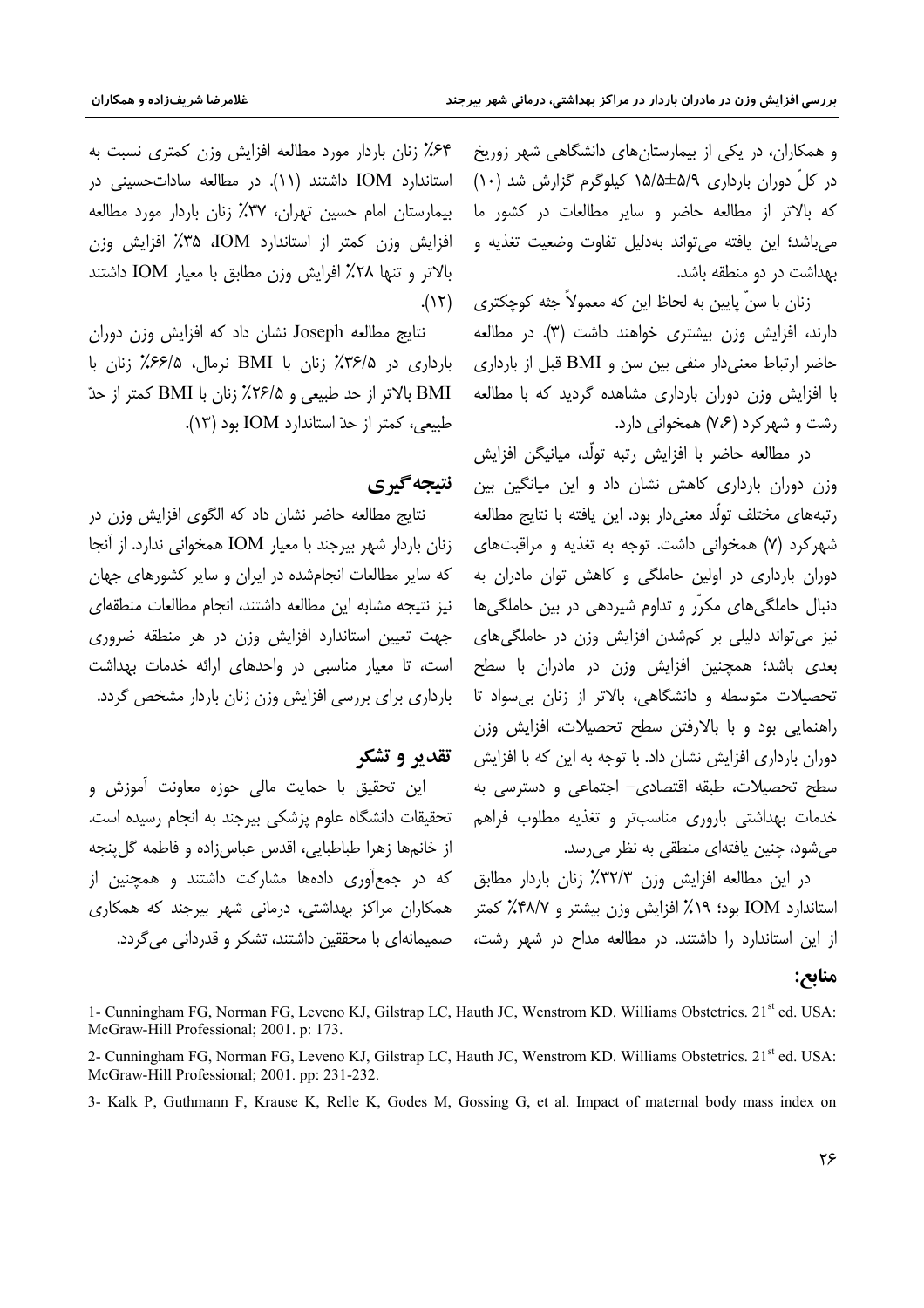neonatal outcome. Eur J Med Res. 2009; 14(5): 216-222.

4- Wong W, Tang NL, Lau TK, Wong TW. A new recommendation for maternal weight gain in chiness women. J Am Diet Assoc. 2000; 100(7): 791-796.

5- Abrams B, Altman SL, Pickett KE. Pregnancy weight gain; still controversial. Am J Clin Nutr. 2000; 71(5 Suppl): 1233S-1241S.

6- Panahandeh Z, Pour Ghasemi M, Asghar Nia M. Body mass index and prenatal weight gain. Journal of Medical Faculty of Gilan University of Medical Sciences. 2006; 57(15): 15-20. [Persian]

7- Banaiyan Sh, Deris F. The pattern of pregnancy weight gain in prenatal care centers in Borujen, 1999-2002. Shahrekord University of Medical Sciences Journal. 2004; 3(6): 14-20. [Persian]

8- Allen LH, Lung'aho MS, Shaheen M, Harrison GG, Neumann C, Kirksey A. Maternal Body Mass Index and Prognancy Outcome in the Nutrition Collaborative Research Support Program. Eur J Clin Nutr. 1994; 48( Suppl 3): S68-76.

9- Nasiri Amiri F. The correlation between maternal BMI and the outcome of pregnancy. Journal of Mazandaran University of Medical Sciences. 1999; 24(9): 6-12. [Persian]

10- Ochsenbein-Kölble N, Roos M, Gasser T, Zimmermann R. Cross-sectional study of weight gain and increase in BMI throughout pregnancy. Eur J Obstet Gynecol Reprod Biol. 2007; 130(2): 180-186.

11- Madah M. Pregnancy weight gain in Iranian women attending a cross-sectional study of public health centres in Rasht. Midwifery. 2005; 21(4): 365–370.

12- Hosseini MS, Jameie N. Relationship between pregnancy outcome and maternal BMI and weight gain. International Congress Series. 2004; 1271: 380-383.

13- Joseph NP, Hunkali KB, Wilson B, Morgan E, Cross M, Freund KM. Pre-Pregnancy Body Mass Index among Pregnant Adolescents: Gestational Weight Gain and Long-Term Post Partum Weight Retention. J Pediatr Adolesc Gynecol. 2008; 21(4): 195-200.